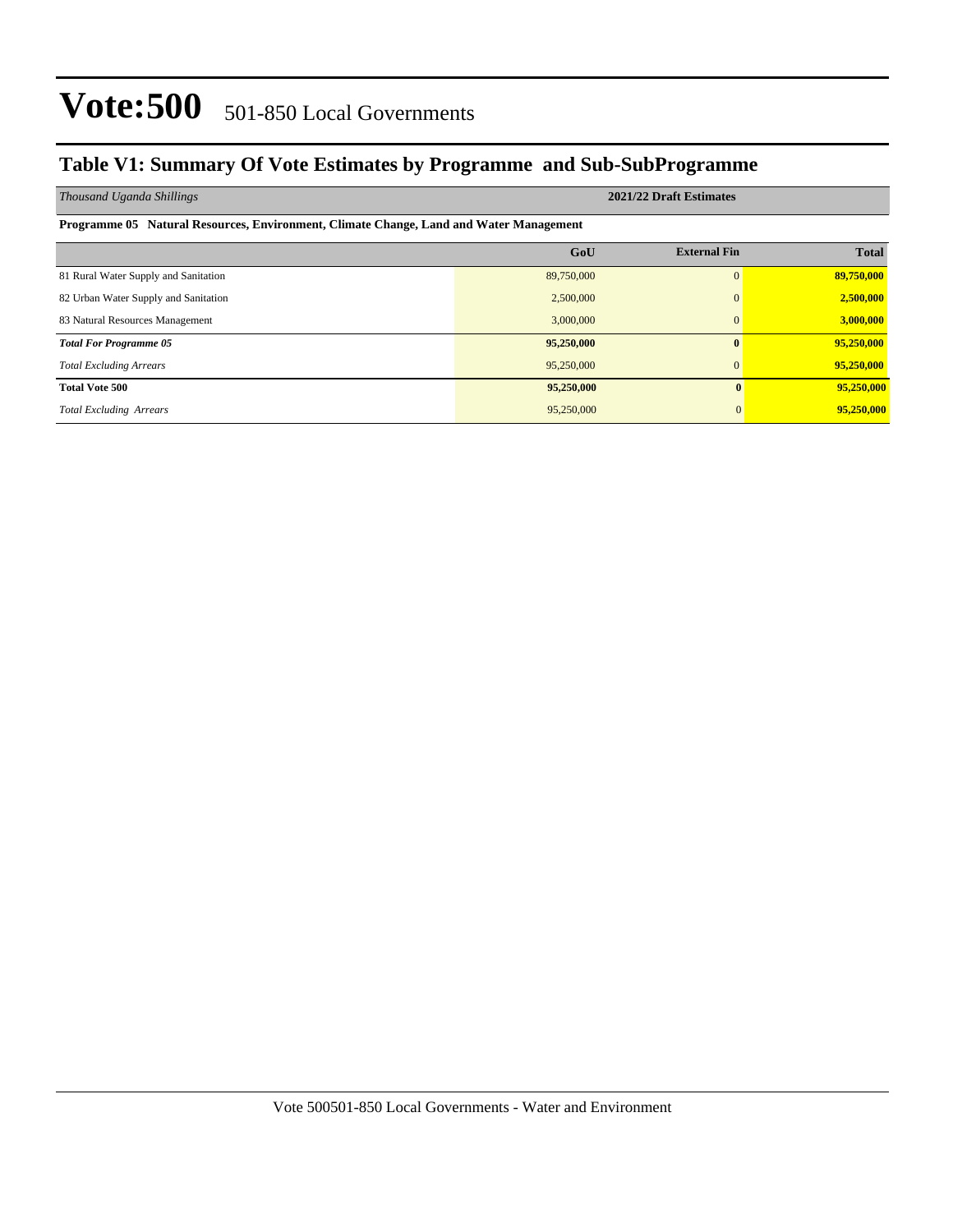## **Table V2: Summary Of Vote Estimates by Sub-SubProgramme,Department and Project**

| Thousand Uganda Shillings                                               |                  | 2020/21 Approved Budget |                  |              |              |                               | 2021/22 Draft Estimates |  |  |
|-------------------------------------------------------------------------|------------------|-------------------------|------------------|--------------|--------------|-------------------------------|-------------------------|--|--|
| <b>Sub-SubProgramme 81 Rural Water Supply and Sanitation</b>            |                  |                         |                  |              |              |                               |                         |  |  |
| <b>Recurrent Budget Estimates</b>                                       | <b>Wage</b>      | Non-Wage                | <b>AIA</b>       | <b>Total</b> | <b>Wage</b>  | Non-Wage                      | <b>Total</b>            |  |  |
| 07 Works                                                                | $\boldsymbol{0}$ | 10,000,000              | $\mathbf{0}$     | 10,000,000   | $\mathbf{0}$ | 10,000,000                    | 10,000,000              |  |  |
| <b>Total Recurrent Budget Estimates for Sub-</b><br><b>SubProgramme</b> | $\bf{0}$         | 10,000,000              | $\bf{0}$         | 10,000,000   | $\bf{0}$     | 10,000,000                    | 10,000,000              |  |  |
| <b>Development Budget Estimates</b>                                     | GoU Dev't        | <b>External Fin</b>     | <b>AIA</b>       | <b>Total</b> |              | <b>GoU Dev't External Fin</b> | <b>Total</b>            |  |  |
| 1382 WATER AND ENVIRONMENT DEVELOPMENT                                  | 79,400,000       | $\overline{0}$          | $\mathbf{0}$     | 79,400,000   | 79,750,000   | $\overline{0}$                | 79,750,000              |  |  |
| <b>Total Development Budget Estimates for Sub-</b><br>SubProgramme      | 79,400,000       | $\bf{0}$                | $\bf{0}$         | 79,400,000   | 79,750,000   | $\bf{0}$                      | 79,750,000              |  |  |
|                                                                         | G <sub>0</sub> U | <b>External Fin</b>     | <b>AIA</b>       | <b>Total</b> | GoU          | <b>External Fin</b>           | <b>Total</b>            |  |  |
| <b>Total For Sub-SubProgramme 81</b>                                    | 89,400,000       | $\bf{0}$                | $\bf{0}$         | 89,400,000   | 89,750,000   | $\bf{0}$                      | 89,750,000              |  |  |
| <b>Total Excluding Arrears</b>                                          | 89,400,000       | $\boldsymbol{0}$        | $\boldsymbol{0}$ | 89,400,000   | 89,750,000   | $\overline{0}$                | 89,750,000              |  |  |
| Sub-SubProgramme 82 Urban Water Supply and Sanitation                   |                  |                         |                  |              |              |                               |                         |  |  |
| <b>Recurrent Budget Estimates</b>                                       | <b>Wage</b>      | Non-Wage                | <b>AIA</b>       | <b>Total</b> | <b>Wage</b>  | <b>Non-Wage</b>               | <b>Total</b>            |  |  |
| 07 Works                                                                | $\mathbf{0}$     | 2,500,000               | $\boldsymbol{0}$ | 2,500,000    | $\mathbf{0}$ | 2,500,000                     | 2,500,000               |  |  |
| <b>Total Recurrent Budget Estimates for Sub-</b><br><b>SubProgramme</b> | $\bf{0}$         | 2,500,000               | $\bf{0}$         | 2,500,000    | $\bf{0}$     | 2,500,000                     | 2,500,000               |  |  |
|                                                                         | GoU              | <b>External Fin</b>     | <b>AIA</b>       | <b>Total</b> | GoU          | <b>External Fin</b>           | <b>Total</b>            |  |  |
| <b>Total For Sub-SubProgramme 82</b>                                    | 2,500,000        | 0                       | $\bf{0}$         | 2,500,000    | 2,500,000    | $\mathbf{0}$                  | 2.500,000               |  |  |
| <b>Total Excluding Arrears</b>                                          | 2,500,000        | $\boldsymbol{0}$        | $\boldsymbol{0}$ | 2,500,000    | 2,500,000    | $\overline{0}$                | 2,500,000               |  |  |
| Sub-SubProgramme 83 Natural Resources Management                        |                  |                         |                  |              |              |                               |                         |  |  |
| <b>Recurrent Budget Estimates</b>                                       | Wage             | Non-Wage                | <b>AIA</b>       | <b>Total</b> | <b>Wage</b>  | Non-Wage                      | <b>Total</b>            |  |  |
| 08 Natural Resources                                                    | $\overline{0}$   | 3,000,000               | $\mathbf{0}$     | 3,000,000    | $\mathbf{0}$ | 3,000,000                     | 3,000,000               |  |  |
| <b>Total Recurrent Budget Estimates for Sub-</b><br><b>SubProgramme</b> | $\bf{0}$         | 3,000,000               | $\bf{0}$         | 3,000,000    | $\bf{0}$     | 3,000,000                     | 3,000,000               |  |  |
|                                                                         | GoU              | <b>External Fin</b>     | <b>AIA</b>       | <b>Total</b> | GoU          | <b>External Fin</b>           | <b>Total</b>            |  |  |
| <b>Total For Sub-SubProgramme 83</b>                                    | 3,000,000        | 0                       | $\bf{0}$         | 3,000,000    | 3,000,000    | $\bf{0}$                      | 3,000,000               |  |  |
| <b>Total Excluding Arrears</b>                                          | 3,000,000        | $\boldsymbol{0}$        | $\boldsymbol{0}$ | 3,000,000    | 3,000,000    | $\overline{0}$                | 3,000,000               |  |  |
| <b>Total Vote 500</b>                                                   | 94,900,000       | $\bf{0}$                | $\bf{0}$         | 94,900,000   | 95,250,000   | $\mathbf{0}$                  | 95,250,000              |  |  |
| <b>Total Excluding Arrears</b>                                          | 94,900,000       | $\mathbf{0}$            | $\overline{0}$   | 94,900,000   | 95,250,000   | $\overline{0}$                | 95,250,000              |  |  |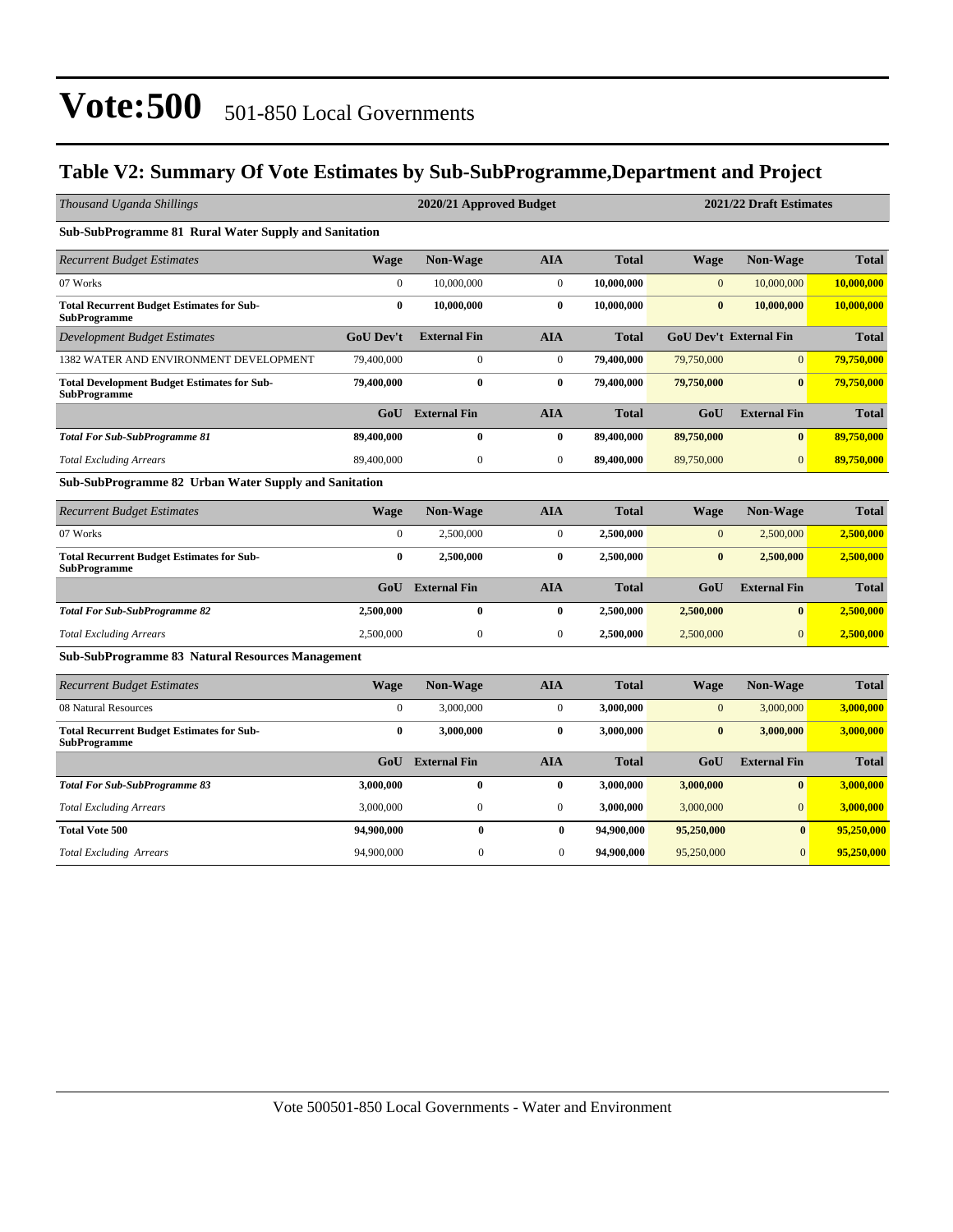## **Table V3: Summary Vote Estimates by Item**

| Thousand Uganda Shillings                                                       |            | 2020/21 Approved Budget |              | 2021/22 Draft Estimates |            |                     |              |
|---------------------------------------------------------------------------------|------------|-------------------------|--------------|-------------------------|------------|---------------------|--------------|
|                                                                                 | GoU        | <b>External Fin</b>     | <b>AIA</b>   | <b>Total</b>            | GoU        | <b>External Fin</b> | <b>Total</b> |
| <b>Grants, Transfers and Subsides (Outputs Funded)</b>                          | 94,900,000 | $\bf{0}$                | $\bf{0}$     | 94,900,000              | 95,250,000 | $\bf{0}$            | 95,250,000   |
| 263324 Conditional transfers for Urban Water                                    | 2,500,000  | $\bf{0}$                | $\bf{0}$     | 2,500,000               | 2,500,000  | $\bf{0}$            | 2,500,000    |
| 263328 Conditional transfers for Rural water                                    | 79,400,000 | $\bf{0}$                | $\bf{0}$     | 79,400,000              | $\bf{0}$   | $\mathbf{0}$        | 0            |
| 263336 Conditional transfer to environment and natural<br>resources (non-wage)  | 3,000,000  | $\bf{0}$                | $\bf{0}$     | 3,000,000               | $\bf{0}$   | $\mathbf{0}$        | $\mathbf{0}$ |
| 321436 Conditional transfers to environment and natural<br>resources (non-wage) | $\bf{0}$   | $\bf{0}$                | $\mathbf{0}$ | $\bf{0}$                | 3,000,000  | $\bf{0}$            | 3,000,000    |
| 321467 Sector Conditional Grant (Non-Wage)                                      | 10,000,000 | $\bf{0}$                | $\mathbf{0}$ | 10,000,000              | 10,000,000 | $\mathbf{0}$        | 10,000,000   |
| 321470 Development Grant                                                        | $\bf{0}$   | $\bf{0}$                | $\mathbf{0}$ | $\bf{0}$                | 77,750,000 | $\bf{0}$            | 77,750,000   |
| 321472 Transitional Development Grant                                           | $\bf{0}$   | $\bf{0}$                | $\mathbf{0}$ | $\bf{0}$                | 2,000,000  | $\mathbf{0}$        | 2,000,000    |
| <b>Grand Total Vote 500</b>                                                     | 94,900,000 | $\bf{0}$                | $\bf{0}$     | 94,900,000              | 95,250,000 | $\bf{0}$            | 95,250,000   |
| <b>Total Excluding Arrears</b>                                                  | 94,900,000 | $\theta$                | $\mathbf{0}$ | 94,900,000              | 95,250,000 | $\mathbf{0}$        | 95,250,000   |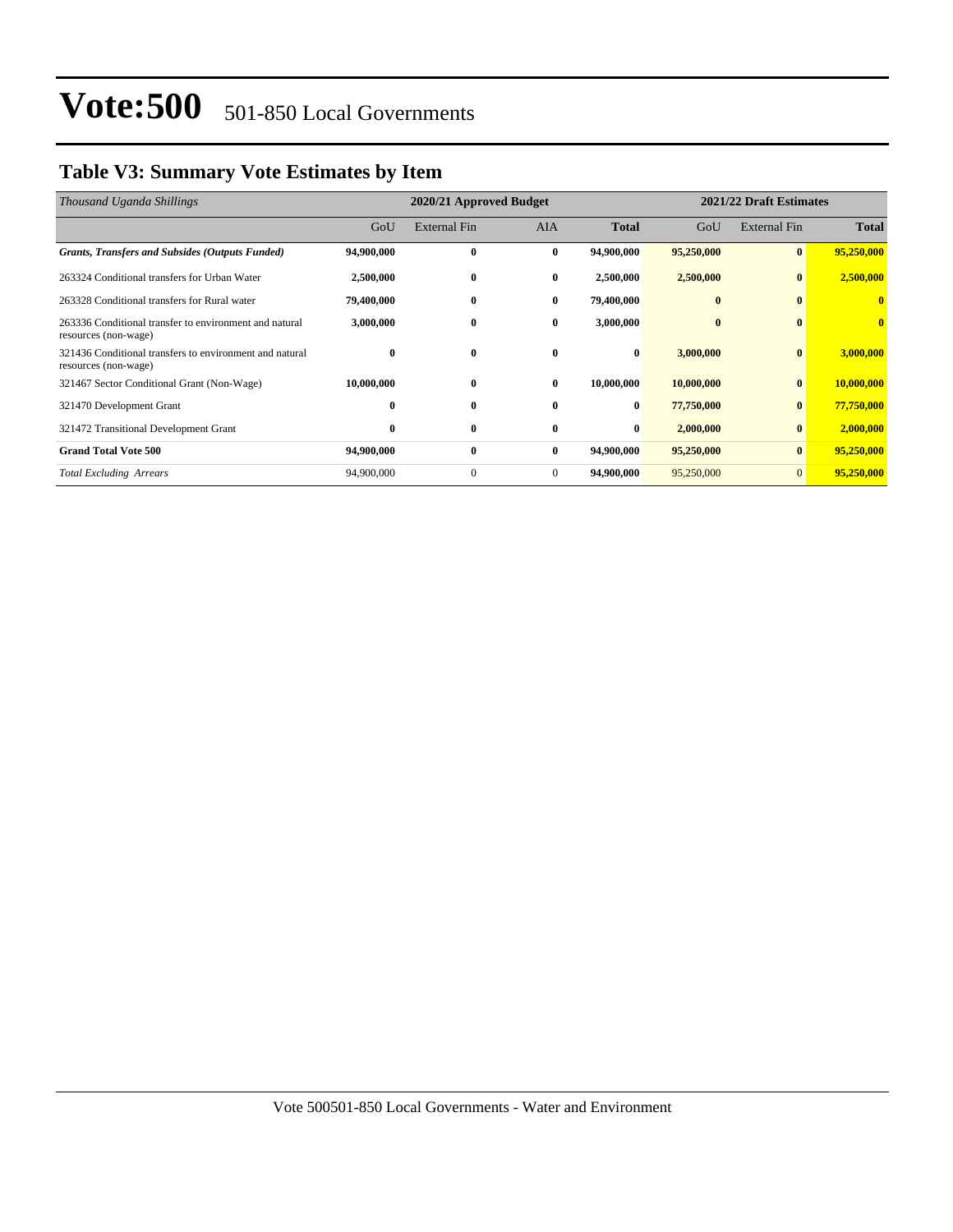## **Table V4: Detailed Estimates by Sub-SubProgramme, Department,Project and Output and Item**

### *Sub-SubProgrammme 81 Rural Water Supply and Sanitation*

*Recurrent Budget Estimates*

#### **Department 07 Works**

| Thousand Uganda Shillings                           | 2020/21 Approved Budget |            |                |              |                       | 2021/22 Draft Estimates |                |  |
|-----------------------------------------------------|-------------------------|------------|----------------|--------------|-----------------------|-------------------------|----------------|--|
| <b>Outputs Funded</b>                               | Wage                    | Non Wage   | <b>AIA</b>     | <b>Total</b> | Wage                  | Non Wage                | <b>Total</b>   |  |
| <b>Budget Output 098100 Transfer to LG</b>          |                         |            |                |              |                       |                         |                |  |
| 321467 Sector Conditional Grant (Non-Wage)          | $\mathbf{0}$            | 10,000,000 | $\mathbf{0}$   | 10,000,000   | $\overline{0}$        | 10,000,000              | 10,000,000     |  |
| o/w Rural water non wage grant                      | $\theta$                | 0          | $\theta$       | $\mathbf{0}$ | $\theta$              | 10,000,000              | 10,000,000     |  |
| o/w non wage Rural water non wage conditional grant | 0                       | 10,000,000 | 0              | 10,000,000   | $\boldsymbol{0}$      | $\theta$                | $\overline{0}$ |  |
| <b>Total Cost of Budget Output 00</b>               | 0                       | 10,000,000 | 0              | 10,000,000   | $\boldsymbol{\theta}$ | 10,000,000              | 10,000,000     |  |
| <b>Total Cost Of Outputs Funded</b>                 | $\bf{0}$                | 10,000,000 | $\bf{0}$       | 10,000,000   | $\bf{0}$              | 10,000,000              | 10,000,000     |  |
| <b>Total Cost for Department 07</b>                 | $\bf{0}$                | 10,000,000 | $\bf{0}$       | 10,000,000   | $\bf{0}$              | 10,000,000              | 10,000,000     |  |
| <b>Total Excluding Arrears</b>                      | $\mathbf{0}$            | 10,000,000 | $\overline{0}$ | 10,000,000   | $\mathbf{0}$          | 10,000,000              | 10,000,000     |  |
| <b>Development Budget Estimates</b>                 |                         |            |                |              |                       |                         |                |  |

### **Project 1382 WATER AND ENVIRONMENT DEVELOPMENT**

| Thousand Uganda Shillings                              | 2020/21 Approved Budget |                               |                |              | 2021/22 Draft Estimates       |                       |              |  |
|--------------------------------------------------------|-------------------------|-------------------------------|----------------|--------------|-------------------------------|-----------------------|--------------|--|
| <b>Outputs Funded</b>                                  |                         | <b>GoU Dev't External Fin</b> | <b>AIA</b>     | <b>Total</b> | <b>GoU Dev't External Fin</b> |                       | <b>Total</b> |  |
| <b>Budget Output 098100 Transfer to LG</b>             |                         |                               |                |              |                               |                       |              |  |
| 263328 Conditional transfers for Rural water           | 79,400,000              | $\mathbf{0}$                  | $\mathbf{0}$   | 79,400,000   | $\mathbf{0}$                  | $\overline{0}$        | $\bf{0}$     |  |
| o/w Conditional grants for both water and sanitation   | 79,400,000              | 0                             | 0              | 79,400,000   | $\boldsymbol{\theta}$         | $\theta$              | $\bf{0}$     |  |
| 321470 Development Grant                               | $\mathbf{0}$            | $\mathbf{0}$                  | $\mathbf{0}$   | $\bf{0}$     | 77,750,000                    | $\overline{0}$        | 77,750,000   |  |
| o/w Development grant for water                        | $\theta$                | 0                             | 0              | $\bf{0}$     | 77,750,000                    | $\theta$              | 77,750,000   |  |
| 321472 Transitional Development Grant                  | $\mathbf{0}$            | $\mathbf{0}$                  | $\mathbf{0}$   | $\bf{0}$     | 2,000,000                     | $\overline{0}$        | 2,000,000    |  |
| o/w traditional elopement grants                       | $\theta$                | 0                             | 0              | $\bf{0}$     | 2,000,000                     | $\boldsymbol{\theta}$ | 2,000,000    |  |
| Total Cost Of Budget Output 098100                     | 79,400,000              | 0                             | $\theta$       | 79,400,000   | 79,750,000                    | $\boldsymbol{\theta}$ | 79,750,000   |  |
| <b>Total Cost for Outputs Funded</b>                   | 79,400,000              | $\mathbf{0}$                  | $\overline{0}$ | 79,400,000   | 79,750,000                    | $\overline{0}$        | 79,750,000   |  |
| <b>Total Cost for Project: 1382</b>                    | 79,400,000              | $\Omega$                      | $\mathbf{0}$   | 79,400,000   | 79,750,000                    | $\Omega$              | 79,750,000   |  |
| <b>Total Excluding Arrears</b>                         | 79,400,000              | $\mathbf{0}$                  | $\overline{0}$ | 79,400,000   | 79,750,000                    | $\Omega$              | 79,750,000   |  |
|                                                        | GoU                     | <b>External Fin</b>           | <b>AIA</b>     | <b>Total</b> | GoU                           | <b>External Fin</b>   | <b>Total</b> |  |
| <b>Total Cost for Sub-SubProgramme 81</b>              | 89,400,000              | $\bf{0}$                      | $\bf{0}$       | 89,400,000   | 89,750,000                    | $\bf{0}$              | 89,750,000   |  |
| <b>Total Excluding Arrears</b>                         | 89,400,000              | $\mathbf{0}$                  | $\overline{0}$ | 89,400,000   | 89,750,000                    | $\overline{0}$        | 89,750,000   |  |
| Sub-SubProgrammme 82 Urban Water Supply and Sanitation |                         |                               |                |              |                               |                       |              |  |

*Recurrent Budget Estimates*